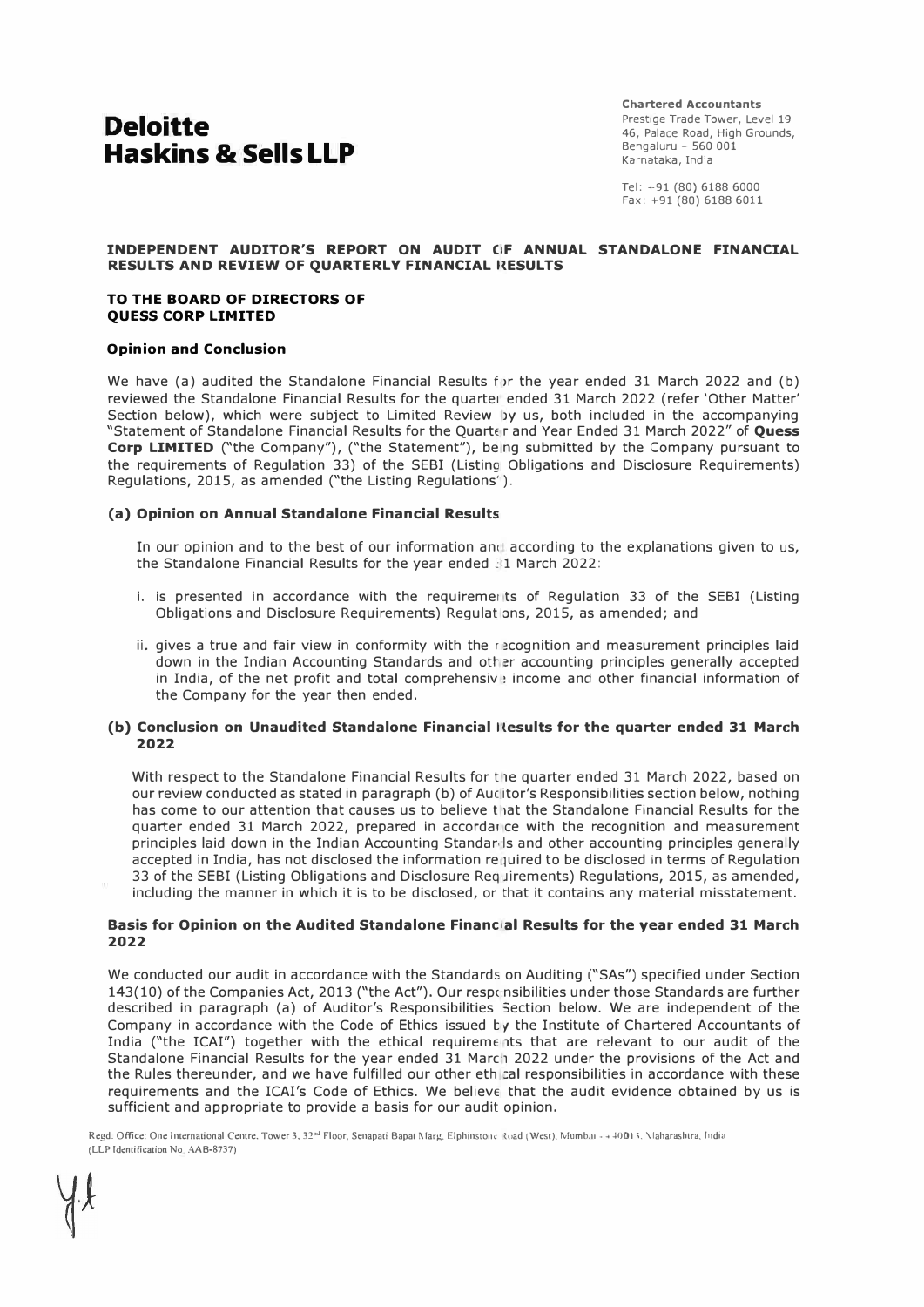## **Deloitte Haskins & Sells LLP**

### **Emphasis of Matters**

- We draw attention to Note 8 of the Statement regarding the demands received by the Company in respect of Provident Fund and the cor ting ency related to the pending litigation on the said matter.
- We draw attention to Note 18(a) of the Statement, which describes the effects of the continuing uncertainty arising from the outbreak of the COV(D-19 pandemic on the financial results for the quarter and year ended 31 March 2022.
- We draw attention to Note 9 of the Statement r �garding completion of special audit under section 142(2A) of Income-tax Act, 1961 and receipt of draft assessment order under section 144C of Income-tax Act, 1961 for the financial year 2017-18 resulting in certain disallowances to taxable income and the Company's evaluation relating to these disallowances.

Our opinion and conclusion is not modified in respect of these matters.

### **Management's Responsibilities for the Statement**

This Statement which includes the Standalone Financial Results is the responsibility of the Company's Board of Directors and has been approved by them for the issuance. The Standalone Financial Results for the year ended 31 March 2022 has been compiled from the related audited standalone financial statements. This responsibility includes the preparation end presentation of the Standalone Financial Results for the quarter and year ended 31 March 2022 that give a true and fair view of the net profit and other comprehensive income and other financial information in accordance with the recognition and measurement principles laid down in the Indian Accounting Standards prescribed under Section 133 of the Act read with relevant rules issued thereunder and other accounting principles generally accepted in India and in compliance with Regulation 33 cf the Listing Regulations. This responsibility also includes maintenance of adequate accounting recor ls in accordance with the provisions of the Act for safeguarding the assets of the Company and for preventing and detecting frauds and other irregularities; selection and application of appropriate accounting policies; making judgments and estimates that are reasonable and prudent; and the disign, implementation and maintenance of adequate internal financial controls that were operating effectively for ensuring the accuracy and completeness of the accounting records, relevant to the preparation and presentation of the Standalone Financial Results that give a true and fair view and is free from material misstatement, whether due to fraud or error.

In preparing the Standalone Financial Results, the Board of Directors are responsible for assessing the Company's ability, to continue as a going concern, disclo ;ing, as applicable, matters related to going concern and using the going concern basis of accounting unless the Board of Directors either intends to liquidate the Company or to cease operations, or has rio realistic alternative but to do so.

The Board of Directors are also responsible for overse ing the financial reporting process of the Company.

#### **Auditor's Responsibilities**

## (a) Audit of the Standalone Financial Results for the year ended 31 March 2022

Our objectives are to obtain reasonable assurance about whether the Standalone Financial Results for the year ended 31 March 2022 as a whole is free from material misstatement, whether due to fraud or error, and to issue an auditor's report that includes our opinion. Reasonable assurance is a high level of assurance but is not a quarantee that an audit conducted in accordance with SAs will always detect a material misstatement when it exists. Misstatements can arise from fraud or error and are considered material if, individually or in the aggregate, they could reasonably be expected to influence the economic decisions of users taken on the basis of this Standalone Financial Results.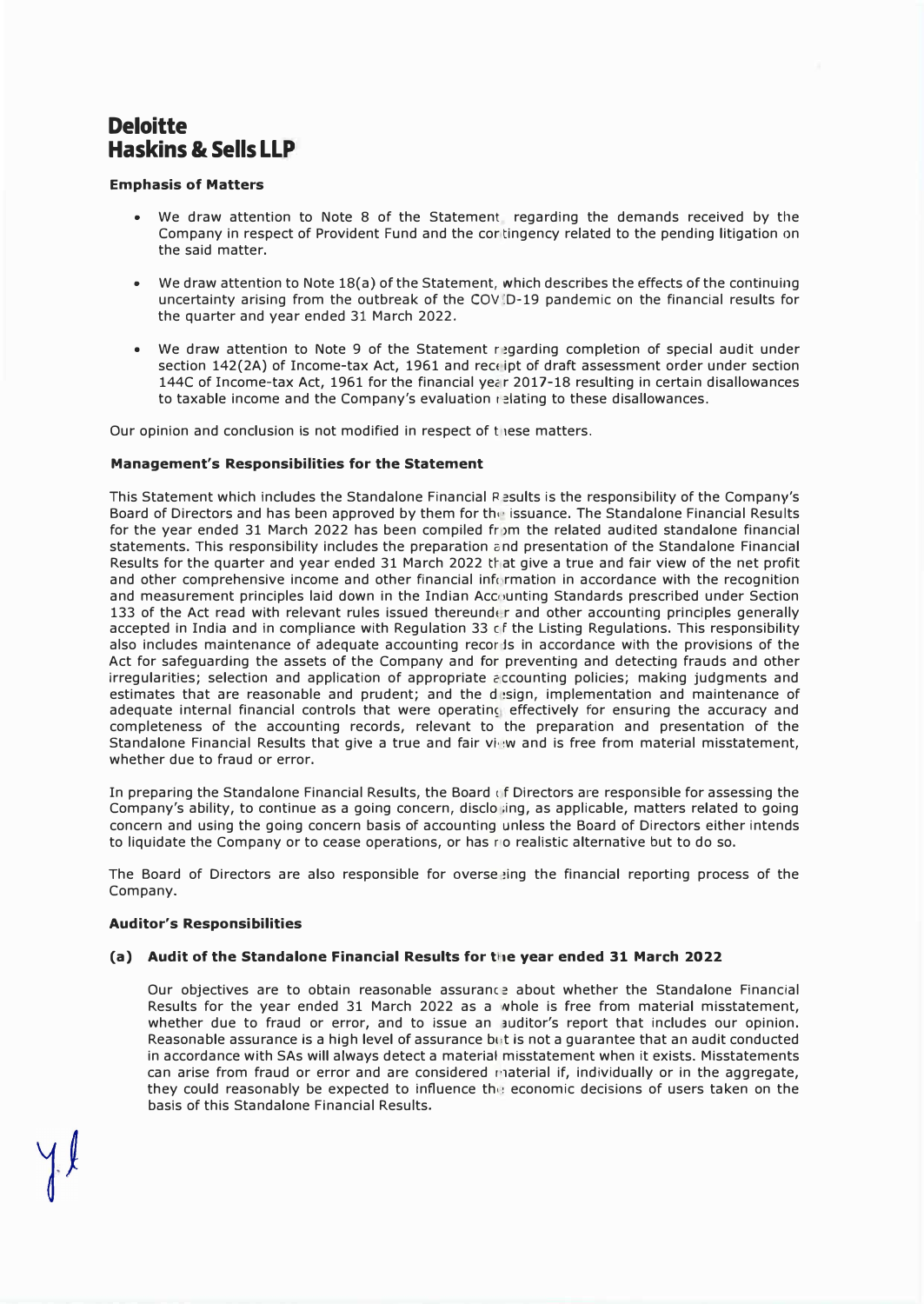As part of an audit in accordance with SAs, we e> ercise professional judgment and maintain professional skepticism throughout the audit. We al ;o:

- Identify and assess the risks of material misstatement of the Standalone Financial Results, whether due to fraud or error, design and perform audit procedures responsive to those risks, and obtain audit evidence that is sufficient and appropriate to provide a basis for our opinion. The risk of not detecting a material misstatement resulting from fraud is higher than for one resulting from error, as fraud may involve collusion, forgery, intentional omissions, misrepresentations, or the override of internal ccintrol.
- Obtain an understanding of internal control relevant to the audit in order to design audit procedures that are appropriate in the circumstances, but not for the purpose of expressing an opinion on the effectiveness of the Company's internal control.
- Evaluate the appropriateness of accounting JOlicies used and the reasonableness of accounting estimates made by the Board of Dire tors.
- Evaluate the appropriateness and reasonablen �ss of disclosures made by the Board of Directors in terms of the requirements spec fied under Requlation 33 of the Listing Regulations.
- Conclude on the appropriateness of the Board of Directors' use of the going concern basis of accounting and, based on the audit evidence obtained, whether a material uncertainty exists related to events or conditions that may cast significant doubt on the ability of the Company to continue as a going concern. If we conclude that a material uncertainty exists, we are required to draw attention in our auditor's repor to the related disclosures in the Statement or, if such disclosures are inadequate, to modify our opinion. Our conclusions are based on the audit evidence obtained up to the date of out auditor's report. However, future events or conditions may cause the Company to cease to continue as a going concern.
- Evaluate the overall presentation, structure and content of the Annual Standalone Financial Results, including the disclosures, and whether the Annual Standalone Financial Results represent the underlying transactions and events in a manner that achieves fair presentation.
- Obtain sufficient appropriate audit evidence regarding the Annual Standalone Financial Results of the Company to express an opinion or the Annual Standalone Financial Results.

Materiality is the magnitude of misstatements in the Annual Standalone Financial Results that, individually or in aggregate, makes it probable that the economic decisions of a reasonably knowledgeable user of the Annual Standalone Finar cial Results may be influenced. We consider quantitative materiality and qualitative factors in (i; planning the scope of our audit work and in evaluating the results of our work; and (ii) to evaluate the effect of any identified misstatements in the Annual Standalone Financial Results.

We communicate with those charged with governance regarding, among other matters, the planned scope and timing of the audit and signifii ant audit findings including any significant deficiencies in internal control that we identify durirlg our audit.

We also provide those charged with governance w th a statement that we have complied with relevant ethical requirements regarding independence, and to communicate with them all relationships and other matters that may reasonably be thought to bear on our independence, and where applicable, related safeguards.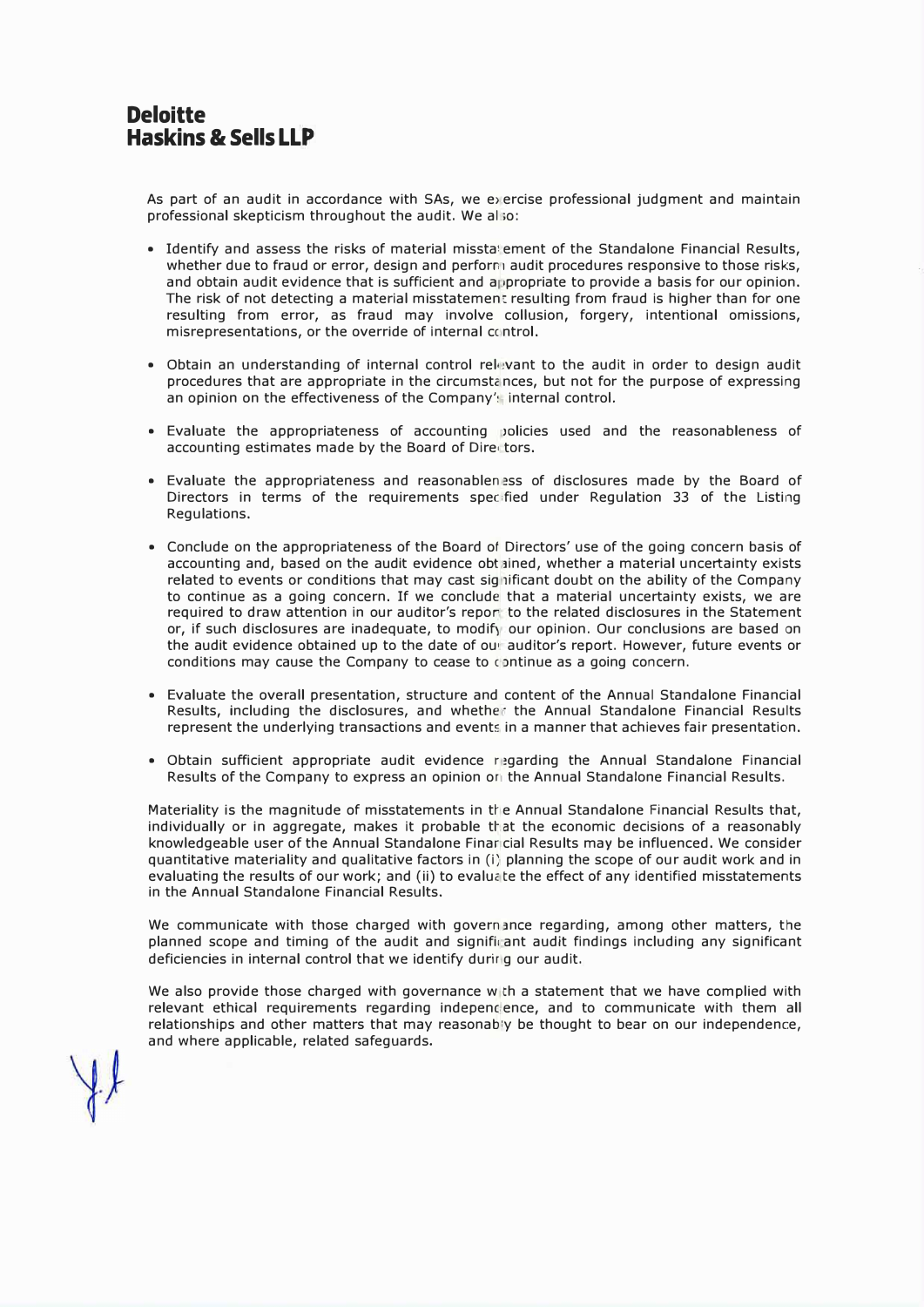## **Deloitte Haskins & Sells LLP**

## **(b) Review of the Standalone Financial Results for the quarter ended 31 March 2022**

We conducted our review of the Standalone Financial Results for the quarter ended 31 March 2022 in accordance with the Standard on Review Engagements ("SRE") 2410 'Review of Interim Financial Information Performed by the Independerit Auditor of the Entity', issued by the ICAI. A review of interim financial information consists of making inquiries, primarily of the Company's personnel responsible for financial and accounting matters and applying analytical and other review procedures. A review is substantially less in scope than an audit conducted in accordance with SAs specified under Section 143(10) of the Act and consequently does not enable us to obtain assurance that we would become aware of all significant matters that might be identified in an audit. Accordingly, we do not express an audit opinion.

### **Other Matter**

The Statement includes the results for the Quarter ende I 31 March 2022 being the balancing figure between audited figures in respect of the full financial ye.ir and the published year to date figures up to the third quarter of the current financial year which we, e subject to limited review by us. Our report on the Statement is not modified in respect of this matter.

#### For **DELOITTE HASKINS** & **SELLS LLP**  Chartered Accountants

F. rm's Registration No. 117366W/W-100018)

**jand Subramanian** 

Partner  $(Membership No. 110815)$ (UDIN: 22110815AJRURH9320)

Place: Bengaluru Date: 26 May 2022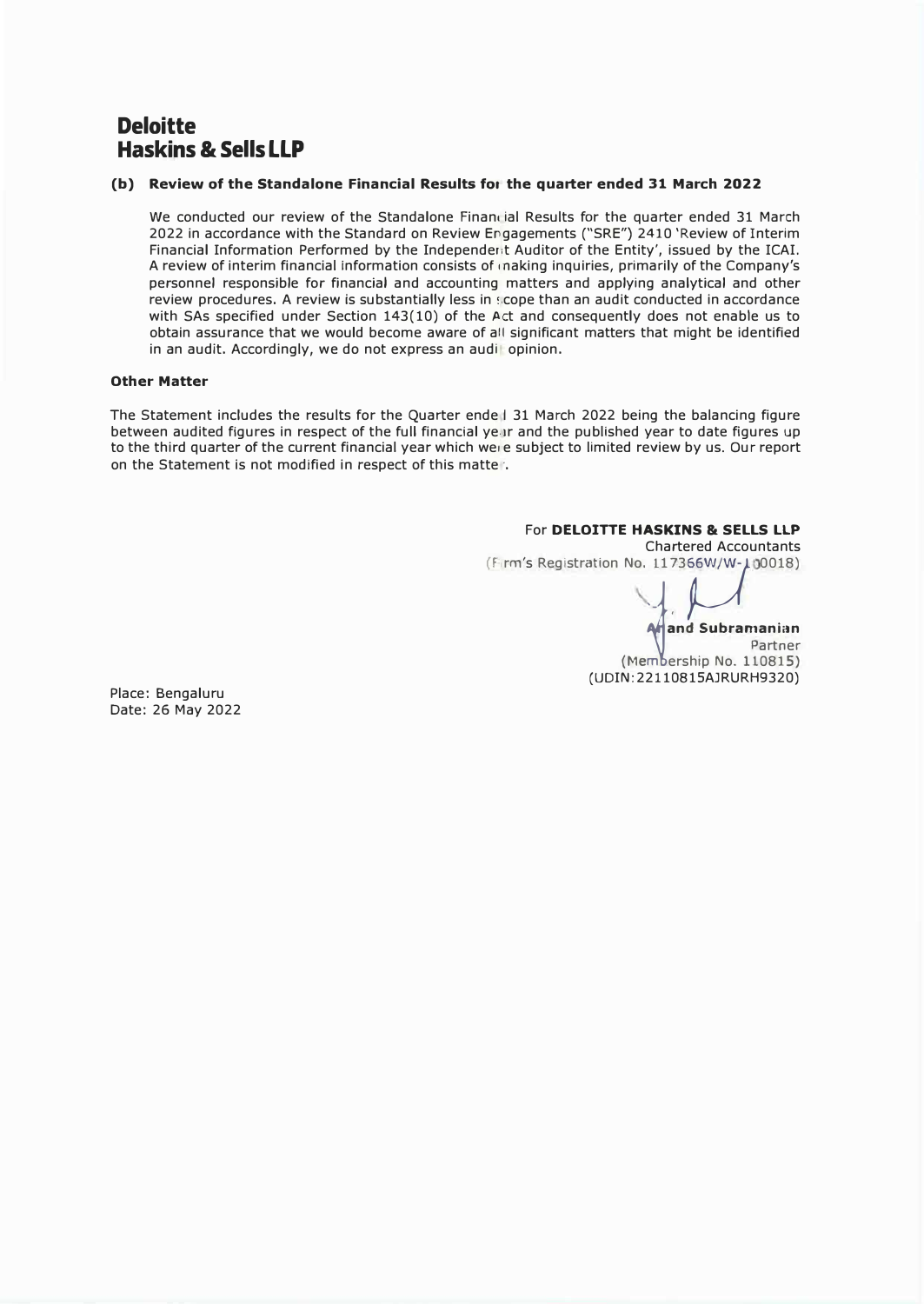| <b>Ouess Corp Limited</b> |                                                                                          |  |  |  |  |
|---------------------------|------------------------------------------------------------------------------------------|--|--|--|--|
|                           | Registered Office: Quess House, 3/3/2, Bellandur Gate, Sarjapur Road, Bengaluru 560 103; |  |  |  |  |
|                           | CIN No. L74140KA2007PLC043909                                                            |  |  |  |  |

|                | Part 1: Statement of standalone audited financial results for the quarter and year ended 31 March 2022 |                   |                          |                  | (INR in millions except per share data) |              |  |
|----------------|--------------------------------------------------------------------------------------------------------|-------------------|--------------------------|------------------|-----------------------------------------|--------------|--|
|                |                                                                                                        | <b>Standalone</b> |                          |                  |                                         |              |  |
|                |                                                                                                        | Quarter ended     |                          |                  | <b>Year ended</b>                       |              |  |
| SI. No.        | <b>Particulars</b>                                                                                     | 31 March          | 31 December              | 31 March         | 31 March                                | 31 March     |  |
|                |                                                                                                        | 2022              | 2021                     | 2021             | 2022                                    | 2021         |  |
|                |                                                                                                        | (Refer note 2)    | (Unaudited)              | (Refer note 2)   | (Audited)                               | (Audited)    |  |
| 1              | <b>Income</b>                                                                                          |                   |                          |                  |                                         |              |  |
|                | a) Revenue from operations                                                                             | 27,225 71         | 26,370.60                | 21,137.23        | 97,584.98                               | 74,834.05    |  |
|                | b) Other income                                                                                        | 386.55            | 725.26                   | 21.57            | 1,315.70                                | 303.79       |  |
|                | Total income $(a + b)$                                                                                 | 27,612.26         | 27,095.86                | 21,158.80        | 98,900.68                               | 75,137.84    |  |
| $\overline{2}$ | <b>Expenses</b>                                                                                        |                   |                          |                  |                                         |              |  |
|                | a) Cost of material and stores and spare parts consumed                                                | 305.22            | 328.41                   | 221.33           | 1,110.39                                | 712.91       |  |
|                | b) Employee benefits expense                                                                           | 24,169.11         | 23,206.39                | 19,094.53        | 87,045 27                               | 68,187.62    |  |
|                | c) Finance costs                                                                                       | 109.61            | 118.83                   | 101.81           | 476.99                                  | 634 63       |  |
|                | d) Depreciation and amortisation expense                                                               | 137.12            | 136.62                   | 114.71           | 481 04                                  | 525.09       |  |
|                | e) Other expenses                                                                                      | 2,003.20          | 2,262.04                 | 2,479 58         | 7,558.23                                | 5,261.92     |  |
|                | Total expenses $(a + b + c + d + e)$                                                                   | 26,724.26         | 26,052.29                | 22,011.96        | 96,671.92                               | 75,322.17    |  |
|                |                                                                                                        |                   |                          |                  |                                         |              |  |
| 3              | Profit/ (loss) before exceptional items and tax $(1 - 2)$                                              | 888.00            | 1,043.57                 | (853.16)         | 2,228.76                                | (184.33)     |  |
| $\overline{4}$ | Exceptional items [refer note 12 and $18(c)$ ]                                                         | 220.32            |                          |                  | 422 52                                  | 112.70       |  |
| 5              | Profit/ (loss) before tax $(3 - 4)$                                                                    | 667.68            | 1,043.57                 | (853.16)         | 1,806.24                                | (297.03)     |  |
| 6              | <b>Tax expense</b>                                                                                     |                   |                          |                  |                                         |              |  |
|                | Current tax                                                                                            | Ť.                | $\overline{\phantom{a}}$ | $\blacksquare$   | $\overline{\phantom{a}}$                |              |  |
|                | Income tax relating to previous year                                                                   |                   |                          |                  |                                         | 53 82        |  |
|                | Deferred tax                                                                                           | 138.79            | 178.12                   | 198.09           | 357.96                                  | 647.67       |  |
|                | Total tax expense                                                                                      | 138.79            | 178.12                   | 198.09           | 357.96                                  | 701.49       |  |
|                |                                                                                                        |                   |                          |                  |                                         |              |  |
| $\overline{7}$ | $\text{Profit}$ (loss) for the period $(5 - 6)$                                                        | 528.89            | 865.45                   | (1,051.25)       | 1,448.28                                | (998.52)     |  |
| 8              | Other comprehensive income                                                                             |                   |                          |                  |                                         |              |  |
|                | Items that will not be reclassified subsequently to profit or loss                                     |                   |                          |                  |                                         |              |  |
|                | Remeasurement of defined benefit plans                                                                 | 24.32             | (20.25)                  | 6.53             | (10479)                                 | (81.62)      |  |
|                | Income tax relating to items that will not be reclassified to                                          | (6.12)            | 5.09                     | (1.65)           | 26.37                                   | 20.54        |  |
|                | profit or loss                                                                                         |                   |                          |                  |                                         |              |  |
|                |                                                                                                        |                   |                          |                  |                                         |              |  |
|                | Other comprehensive income/ (loss) for the period, net of taxes                                        | 18.20             | (15.16)                  | 4.88             | (78.42)                                 | (61.08)      |  |
| 9              | Total comprehensive income/ (loss) for the period $(7 + 8)$                                            | 547.09            | 850.29                   | (1,046.37)       | 1.369.86                                | (1.059.60)   |  |
|                |                                                                                                        |                   |                          |                  |                                         |              |  |
| 10             | Paid-up equity share capital                                                                           | 1,479.91          | 1,478.84                 | 1,476.79         | 1,479 91                                | 1,476.79     |  |
|                | (Face value of INR 10.00 per share)                                                                    |                   |                          |                  |                                         |              |  |
| 11             | Reserves i.e. Other equity                                                                             |                   |                          |                  | 20,608.77                               | 20,768.10    |  |
| 12             | Earnings/(loss) per equity share                                                                       | (not annualised)  | (not annualised)         | (not annualised) | (annualised)                            | (annualised) |  |
|                | (a) Basic (in INR)                                                                                     | 3.58              | 5.86                     | (7.12)           | 9.80                                    | (6.76)       |  |
|                | (b) Diluted (in INR)                                                                                   | 3.55              | 5.78                     | (7.02)           | 9.71                                    | (6.67)       |  |

See accompanying notes to the financial results

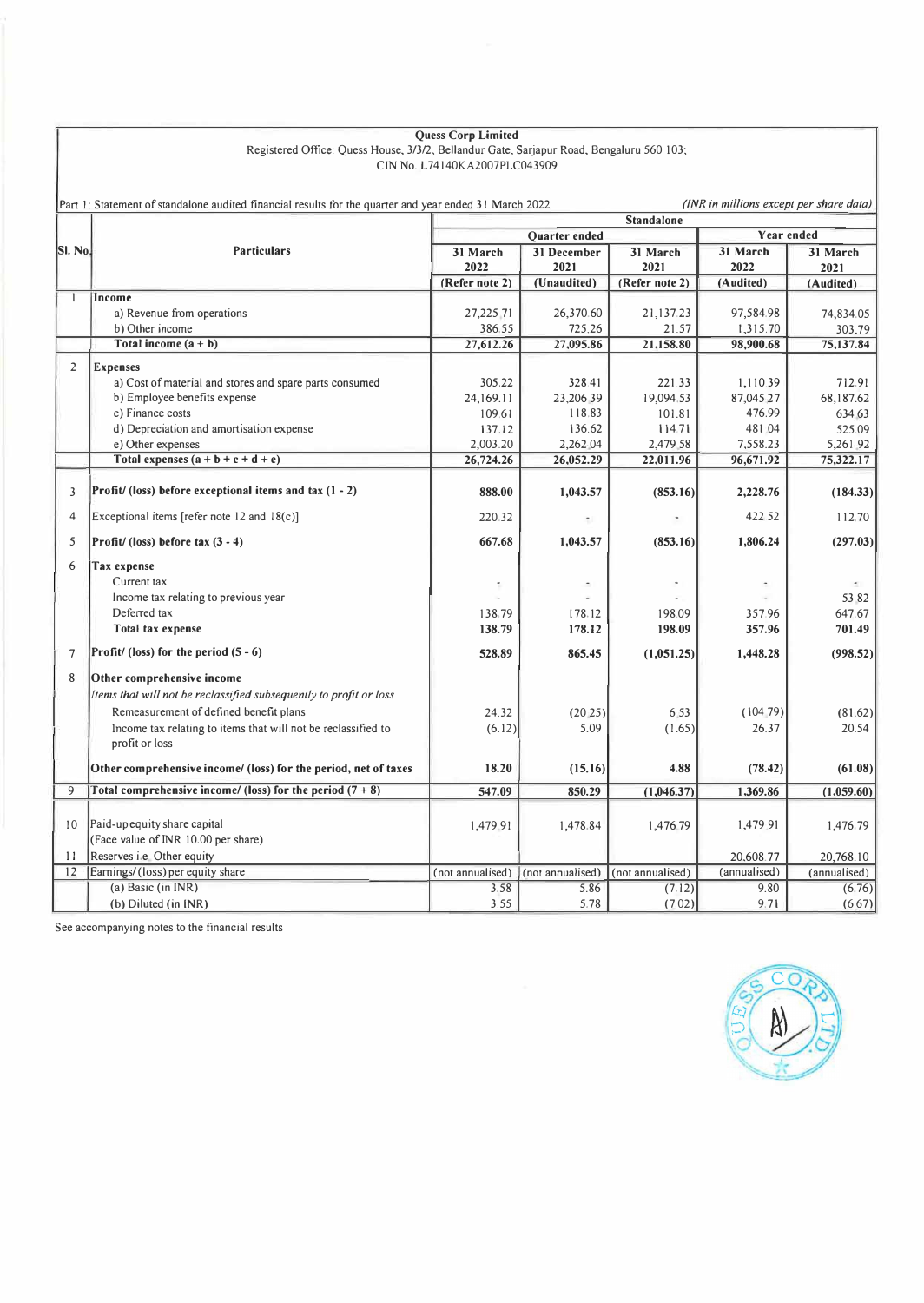| <b>Quess Corp Limited</b>                                                                |                 |                   |  |  |  |  |
|------------------------------------------------------------------------------------------|-----------------|-------------------|--|--|--|--|
| Registered Office: Quess House, 3/3/2, Bellandur Gate, Sarjapur Road, Bengaluru 560 103; |                 |                   |  |  |  |  |
| CIN No L74140KA2007PLC043909                                                             |                 |                   |  |  |  |  |
| Standalone Balance Sheet as at 31 March 2022                                             |                 | (INR in millions) |  |  |  |  |
|                                                                                          | As at           | As at             |  |  |  |  |
| <b>Particulars</b>                                                                       | 31 March 2022   | 31 March 2021     |  |  |  |  |
|                                                                                          | (Audited)       | (Audited)         |  |  |  |  |
| <b>ASSETS</b><br>A                                                                       |                 |                   |  |  |  |  |
| $\mathbf{1}$<br><b>Non-current assets</b>                                                |                 |                   |  |  |  |  |
| Property, plant and equipment                                                            | 275 27          | 275.15            |  |  |  |  |
| Right-of-use assets                                                                      | 401.83          | 511.73            |  |  |  |  |
| Goodwill                                                                                 | 2,777.73        | 2,777.73          |  |  |  |  |
| Other intangible assets<br>Intangible assets under development                           | 944.78<br>13.91 | 558 89<br>70.17   |  |  |  |  |
| <b>Financial assets</b>                                                                  |                 |                   |  |  |  |  |
| Investments                                                                              | 12,889.92       | 11,144.60         |  |  |  |  |
| Loans                                                                                    | 608.31          | 318.10            |  |  |  |  |
| Other financial assets                                                                   | 577 55          | 508.22            |  |  |  |  |
| Deferred tax assets (net)                                                                | 426.04          | 757.63            |  |  |  |  |
| Income tax assets (net)                                                                  | 2,274.08        | 1,911.92          |  |  |  |  |
| Other non-current assets                                                                 | 75.92           | 74.83             |  |  |  |  |
| <b>Total non-current assets</b>                                                          | 21,265.34       | 18,908.97         |  |  |  |  |
|                                                                                          |                 |                   |  |  |  |  |
| $\overline{2}$<br><b>Current assets</b>                                                  |                 |                   |  |  |  |  |
| Inventories                                                                              | 68.24           | 75.68             |  |  |  |  |
| <b>Financial assets</b><br>Trade receivables                                             |                 |                   |  |  |  |  |
| <b>Billed</b>                                                                            | 7,464.28        | 4,970.85          |  |  |  |  |
| Unbilled                                                                                 | 7,468.08        | 6,384.13          |  |  |  |  |
| Cash and cash equivalents                                                                | 934.32          | 1,021.44          |  |  |  |  |
| Bank balances other than cash and cash equivalents above                                 | 484.09          | 597.75            |  |  |  |  |
| Loans                                                                                    | 107.22          | 25.53             |  |  |  |  |
| Other financial assets                                                                   | 327.74          | 17982             |  |  |  |  |
| Other current assets                                                                     | 524.07          | 466.96            |  |  |  |  |
| Total current assets                                                                     | 17,378.04       | 13,722.16         |  |  |  |  |
| <b>Total Assets</b>                                                                      |                 |                   |  |  |  |  |
|                                                                                          | 38,643,38       | 32,631.13         |  |  |  |  |
| B<br><b>EQUITY AND LIABILITIES</b>                                                       |                 |                   |  |  |  |  |
| Equity<br>1                                                                              |                 |                   |  |  |  |  |
| Equity share capital                                                                     | 1,479.91        | 1,476.79          |  |  |  |  |
| Other equity                                                                             | 20,608.77       | 20,768.10         |  |  |  |  |
| <b>Total equity</b>                                                                      | 22,088.68       | 22,244.89         |  |  |  |  |
|                                                                                          |                 |                   |  |  |  |  |
| <b>Liabilities</b><br>$\overline{2}$                                                     |                 |                   |  |  |  |  |
| <b>Non-current liabilities</b>                                                           |                 |                   |  |  |  |  |
| <b>Financial liabilities</b>                                                             |                 |                   |  |  |  |  |
| Lease liabilities                                                                        | 307.90          | 415.77            |  |  |  |  |
| Non-current provisions                                                                   | 1,841.86        | 1,405.82          |  |  |  |  |
| Total non-current liabilities                                                            | 2,149.76        | 1,821.59          |  |  |  |  |
| $\overline{\mathbf{3}}$<br><b>Current liabilities</b>                                    |                 |                   |  |  |  |  |
| <b>Financial liabilities</b>                                                             |                 |                   |  |  |  |  |
| <b>Borrowings</b>                                                                        | 4,798.24        | 3,173 30          |  |  |  |  |
| Lease liabilities                                                                        | 160.45          | 164.69            |  |  |  |  |
| Trade payables                                                                           |                 |                   |  |  |  |  |
| Total outstanding dues of micro enterprises and small enterprises                        | 34 93           | 10.60             |  |  |  |  |
| Total outstanding dues of creditors other than micro enterprises and small enterprises   | 564.79          | 511.00            |  |  |  |  |
| Other financial liabilities                                                              | 5,390.73        | 2,487.23          |  |  |  |  |
| Current provisions                                                                       | 165 28          | 164.94            |  |  |  |  |
| Other current liabilities                                                                | 3.290.52        | 2,052.89          |  |  |  |  |
| <b>Total current liabilities</b>                                                         | 14,404.94       | 8,564.65          |  |  |  |  |
| <b>Total liabilities</b>                                                                 | 16,554.70       | 10,386.24         |  |  |  |  |
|                                                                                          |                 |                   |  |  |  |  |

See accompanying notes to the financial results

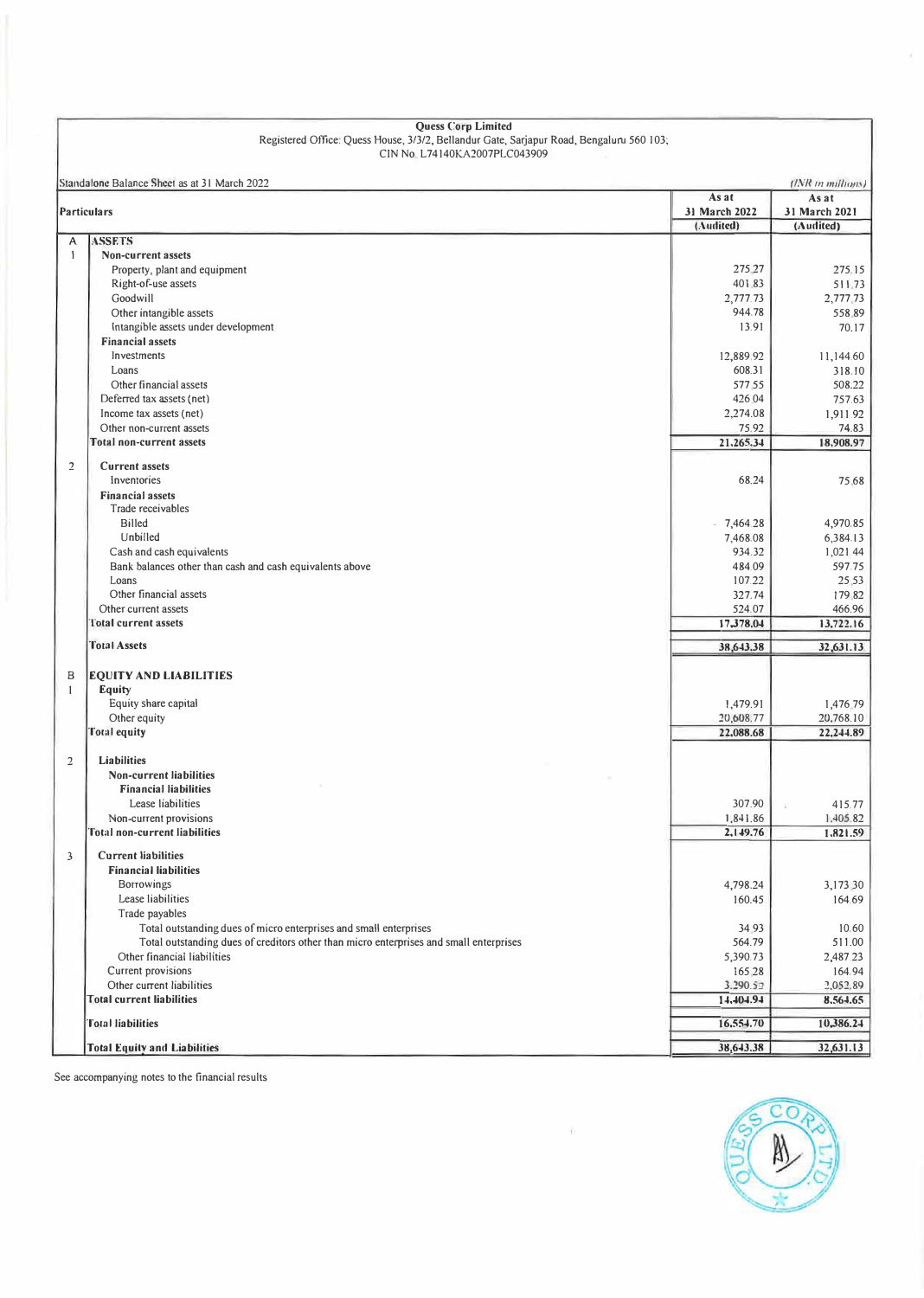| <b>Ouess Corp Limited</b>                                                                |
|------------------------------------------------------------------------------------------|
| Registered Office: Quess House, 3/3/2, Bellandur Gate, Sarjapur Road, Bengaluru 560 103; |
| CIN No L74140KA2007PLC043909                                                             |

ă)

| Standalone statement of cash flows for the vear ended 31 March 2022                                                                           | (INR in millions)                 |                            |  |
|-----------------------------------------------------------------------------------------------------------------------------------------------|-----------------------------------|----------------------------|--|
| Particulars                                                                                                                                   | For the year ended                |                            |  |
|                                                                                                                                               | <b>31 March 2022</b><br>(Audited) | 31 March 2021<br>(Audited) |  |
| <b>Cash flows from operating activities</b>                                                                                                   |                                   |                            |  |
| Profit / (loss) after tax                                                                                                                     | 1,448.28                          | (998.51)                   |  |
| Adjustments to reconcile net profit / (loss) to net cash provided by operating activities:                                                    |                                   |                            |  |
| Tax expense                                                                                                                                   | 357.96                            | 701 49                     |  |
| Interest on tax refunds received                                                                                                              | (34.69)                           |                            |  |
| Interest income on term deposits                                                                                                              | (35.55)                           | (26, 56)                   |  |
| Amortised cost adjustments for financial instruments                                                                                          | (24.97)                           | (21.92)                    |  |
| (Profit) / loss on sale of property, plant and equipment, net                                                                                 | (12.01)                           | 0.67                       |  |
| Dividend income on investments in subsidiaries                                                                                                | (1,17569)                         | $\overline{\phantom{a}}$   |  |
| Interest on loans given to related parties<br>Liabilities no longer required written back                                                     | (21.66)<br>÷                      | (26.02)                    |  |
| Expense on employee stock option scheme                                                                                                       | 95.70                             | (0.37)<br>118 02           |  |
| Finance costs                                                                                                                                 | 476.99                            | 634.63                     |  |
| Depreciation and amortisation expense                                                                                                         | 481.04                            | 525 09                     |  |
| Loss allowance on financial assets, net                                                                                                       | 464.38                            | 1,947.06                   |  |
| Exceptional items [refer note 12 and 18(c)]                                                                                                   | 422.52                            | 112.70                     |  |
| Foreign exchange gain                                                                                                                         | (3.73)                            | (1.71)                     |  |
| Rent concession received                                                                                                                      |                                   | (31.77)                    |  |
| Deposits written off                                                                                                                          | 56.47                             | 0.20                       |  |
| Bad debts written off                                                                                                                         | 54.28                             | 86.22                      |  |
| Operating profit before working capital changes                                                                                               | 2,549.32                          | 3,019.22                   |  |
| Changes in operating assets and liabilities                                                                                                   |                                   |                            |  |
| Changes in inventories                                                                                                                        | 7.44                              | 26.85                      |  |
| Changes in trade receivables                                                                                                                  | (4,316,38)                        | (1,674.42)                 |  |
| Changes in loans, other financial assets and other assets                                                                                     | (52.48)                           | 20.42                      |  |
| Changes in trade payables                                                                                                                     | 78.12                             | (29.47)                    |  |
| Changes in other financial liabilities, other liabilities and provisions                                                                      | 3,973.77                          | 256 51                     |  |
| <b>Cash generated from operations</b>                                                                                                         | 2,239.79                          | 1,619.11                   |  |
| Income taxes (paid) / refund received, net<br>Net cash flows from operating activities (A)                                                    | (240.35)<br>1,999.44              | 932.72<br>2,551.83         |  |
|                                                                                                                                               |                                   |                            |  |
| <b>Cash flows from investing activities</b>                                                                                                   |                                   |                            |  |
| Expenditure on property, plant and equipment and intangibles                                                                                  | (189.47)                          | (118.03)                   |  |
| Proceeds from sale of property, plant and equipment and intangibles                                                                           | 58.80                             | 15.34                      |  |
| Investment in subsidiaries and associates                                                                                                     | (2,894,32)                        | (381.78)                   |  |
| Proceeds from redemption of debentures in subsidiaries                                                                                        | 1,070.00                          | 1,096.22                   |  |
| Proceeds from sale of investment in subsidiaries (net)                                                                                        |                                   | 0.10                       |  |
| Dividend received (net of tax)                                                                                                                | 1,088.57                          |                            |  |
| Bank deposits (having original maturity of more than three months) and earmarked balances, net<br>Loans and advances given to related parties | (20.97)<br>(1,880.48)             | (337.39)<br>(676.73)       |  |
| Repayment of loans and advances by related parties                                                                                            | 1,279.70                          | 1,078.13                   |  |
| Interest received on loans to related parties                                                                                                 | 12.47                             | 21.49                      |  |
| Interest received on term deposits                                                                                                            | 31.23                             | 18.69                      |  |
| Net cash (used in) / from investing activities (B)                                                                                            | (1, 444, 47)                      | 716.05                     |  |
|                                                                                                                                               |                                   |                            |  |
| <b>Cash flows from financing activities</b>                                                                                                   |                                   |                            |  |
| Proceeds from / (repayments of) current borrowings, net                                                                                       | 1,624.94                          | (4, 594, 58)               |  |
| Redemption of non-convertible debentures                                                                                                      |                                   | (750.00)                   |  |
| Shares issued on exercise of employee stock options                                                                                           | 3.12                              | 1.68                       |  |
| Repayment of lease liabilities                                                                                                                | (222.61)                          | (211.45)                   |  |
| Interest paid                                                                                                                                 | (425.88)                          | (594.99)                   |  |
| Dividend paid                                                                                                                                 | (1,621.66)                        |                            |  |
| Net cash used in financing activities $(C)$                                                                                                   | (642.09)                          | (6, 149.34)                |  |
|                                                                                                                                               |                                   |                            |  |
| Net decrease in cash and cash equivalents $(A+B+C)$<br>Cash and cash equivalents at the beginning of the period                               | (87.12)                           | (2,881.46)                 |  |
| Cash and cash equivalents at the end of the period                                                                                            | 1,021.44<br>934.32                | 3,902.90<br>1,021.44       |  |
|                                                                                                                                               |                                   |                            |  |
| Components of cash and cash equivalents                                                                                                       |                                   |                            |  |
| Cash on hand                                                                                                                                  | 2.92                              | 3.18                       |  |
| Balances with banks                                                                                                                           |                                   |                            |  |
| In current accounts                                                                                                                           | 931.40                            | 1,013.92                   |  |
| In deposit accounts (with original maturity of less than 3 months)                                                                            |                                   | 4.34                       |  |
| Cash and cash equivalents as per standalone balance sheet                                                                                     | 934.32                            | 1,021.44                   |  |

See accompanying notes to the financial results

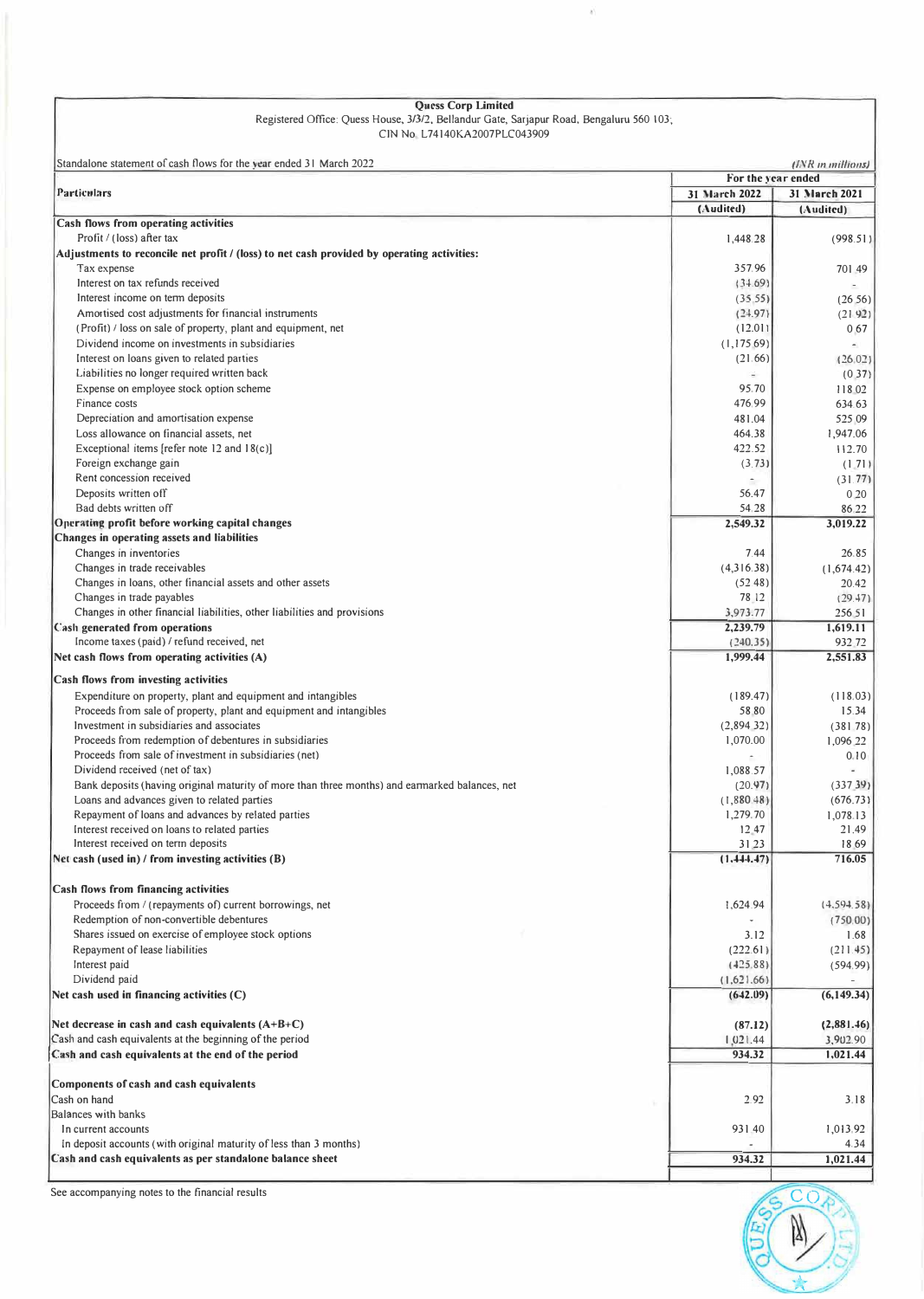#### **Quess Corp Limited**

Registered Office: Quess House, 3/3/2, Bellandur Gate, Sarjapur Road, Bengaluru 560 103;

CIN No L74l40KA2007PLC043909

#### **Standalone audited financial results for the quarter and year ended 31 March 2022**

#### **Notes:**

- The standalone financial information ofQuess Corp Limited ("the Company") for the quarter and year ended 31 March 2022 have been taken on record by the Board of Directors at its meeting held on 26 May 2022 The statutory auditors have expressed an unqualified review conclusion on the financial results for the quarter ended 31 March 2022 and have expressed an unqualified audit opinion on the financial results for the year ended 31 March 2022
- 2 The Statement includes the results for the quarters ended 31 March 2022 and 31 March 2021 being the balancing figure of audited figures in respect of the full financial years and published unaudited year to date figures upto the end of the third quarter of the respective financial years.
- 3 Pursuant to the provisions of the Listing Agreement, the Management has decided to publish consolidated audited financial results in the newspapers. The standalone audited financial results and the audit / review reports of the statutory auditors is being filed with Bombay Stock Exchange ("BSE") and National Stock Exchange ("NSE") and will be made available on the Company's website www quesscorp.com.
- In accordance with Ind AS 108, Operating segments, segment information has been provided in the consolidated audited financial results of the Company and therefore no separate disclosure on segment information is given in these standalone audited financial results
- *5* The Board of Directors of the Company at its meeting held on 18 February 2020 had considered and approved the Scheme of Amalgamation ("Scheme **AAA")** among Quess Corp Limited ("Transferee Company") with four of its wholly owned subsidiaries viz Golden Star Facilities and Services Private Limited ("GSFS"), MFX lnfotech Private Limited ("MFXI"), Trimax Smart lnfraprojects Private Limited ("TSIP"), and Green Piece Landscape India Private Limited ("GLPL") together known as ("Transferor Companies") and their respective shareholders and creditors, subject to the approval of shareholders and other regulatory authorities as may be applicable under the Companies Act, 2013. On 19 March 2021, Regional Director, South-East region, Hyderabad had rejected the Scheme AAA vide Order no. 3/Kar/CP.No 25/RD(SER)/CAA-11 /233/2020 based on non-fulfilment of provisions under Section 233(1)(b) of the Companies Act, 2013 ("Act"). The Board has considered and approved new Scheme of Amalgamation on 03 June 2021 among Quess Corp Limited with two of its wholly owned subsidiaries, GLPL and MFXI, under the provisions of Section 230-232 of the Act. The new scheme will be effected in the standalone financial statements once approved by the National Company Law Tribunal ("NCLT").
- 6 The Board of Directors at their meeting held on 05 May 2021 declared interim dividend of INR 7 .00 per equity share (face value of INR I 0.00 each) for the financial year ended 31 March 2021 aggregating to JNR 1,033 75 million which was paid on 20 May 2021,
- 7 The Board of Directors at their meeting held on 13 November 2021 declared an interim dividend of INR 4 00 per equity share (face value of INR I 0,00 each) for the current financial year aggregating to INR 591, 14 million which was paid on 03 December 2021.
- 8 During fiscal 2020, the Regional PF Commissioner ("RPFC") passed an order under Section 7-A of the Employees' Provident Funds and Miscellaneous Provisions Act, 1952 ("Act") demanding **INR** 716.56 million on the grounds that it failed to remit Provident Fund ("PF") on wages for its employees for the period from April 2018 to March 2019 for certain components of salary. The Company filed an appeal before the Central Government Industrial Tribunal ("CGIT") under section 7-1 of the Act challenging the Employees' Provident Fund Organisation's ("EPFO") order along with the application under Section 7-0 of the Act seeking a waiver from pre-deposit of the alleged Provident Fund Contributions till the final disposal of the Appeal The CGIT after hearing the submissions made by the parties passed an Order allowing complete waiver from any pre-deposit and also staying the operation of the EPFO order. The matter has been adjourned to 06 June 2022. The Company has taken external independent legal advice as per which the EPFO's order is prima facie erroneous and unsustainable in law and the liability has been incorrectly determined by the RPFC and therefore, the Company considers the claim to be remote.
- As disclosed in quarter ended 30 June 2021, the Income Tax Department ("Department") conducted survey operations at the Company's registered office from 08 July 2021 to 10 July 2021. The queries during the survey for financial year (FY) 2016-17 to FY 2019-20 were primarily related to the manner of availing deduction under section 80JJAA of the Income Tax Act ("Act") and the claim of tax depreciation on goodwill arising from acquisition/ mergers. Further, as disclosed in quarter ended 30 September 2021, a special audit under section 142(2A) of the Act was initiated by the Income Tax Department for FY 2017-18. During the quarter ended 31 March 2022, special audit was completed; and report was submitted to the Income Tax Department.

As per due process, and following the issue of the special audit report, the Department has issued a draft assessment order under section 144C of the Act on 24 May 2022. The draft assessment order indicates that, among others, the entire deduction under 80JJAA claimed by the Company is disallowed, along with the depreciation of goodwill arising on mergers and acquisitions, Further receipts in the nature of reimbursement of expenses from customers reduced from revenues as per applicable Accounting Standards have also been added to taxable income As per the process laid out under section I 44C of the Act, the Company has 30 days to file objections to the Dispute Resolution Panel. Therefore, the demands relating to disallowance is yet to be computed by the Income Tax Department.

The Company intends to vigorously contest its position and interpretative stance of these sections on merits, including judicial precedents, and believes it can strongly defend its position through the legal process as defined under the Act. Based on its initial internal evaluation, the Company has disclosed a contingent liability of INR 166,60 million, excluding interest and penalties if any. This estimate will be updated as developments unfold in future.

The Company continues to maintain its stand on the manner of claiming the 80JJAA deduction and accordingly an &0JJAA deduction of INR 1,988 69 million is claimed for the year ended 31 March 2022, The Company believes that such deduction, including it quantum, has been validly and consistently claimed, in conformity with its interpretation of the statute

- IO During the year ended 31 March 2021, Tata Sons Private Limited ("Tata Sons"), the non-controlling shareholder of Conneqt Business Solutions Limited ("CBSL"), a subsidiary of the Company, exercised the Put Option and requested the Company to complete the purchase of 44,839,166 equity shares ("Shares") as per the Shareholders Agreement ("the Agreement") dated 20 November 2017. On 16 April 2021, the Administration and Investment committee of the Company has approved the acquisition of the remaining 30.00% equity stake for a consideration of INR 2,080 million. Consequently, the Company completed the acquisition of equity stake in CBSL on the same date, and CBSL became wholly owned subsidiary of the Company,
- 11 During the year ended 31 March 2021, the Company applied practical expedient in Indian Accounting Standard (Ind AS 116) notified vide Companies (Indian Accounting Standards) Amendment Rules, 2020 by Ministry of Corporate Affairs on 24 July 2020 to all rent concessions received as a direct consequence of COVID-19 pandemic Accordingly, the Company recognised an amount INR 31.77 million in the standalone audited financial results for the year ended 31 March 2021 as reduction of rent expenses grouped under other expenses on account of rent concessions received.

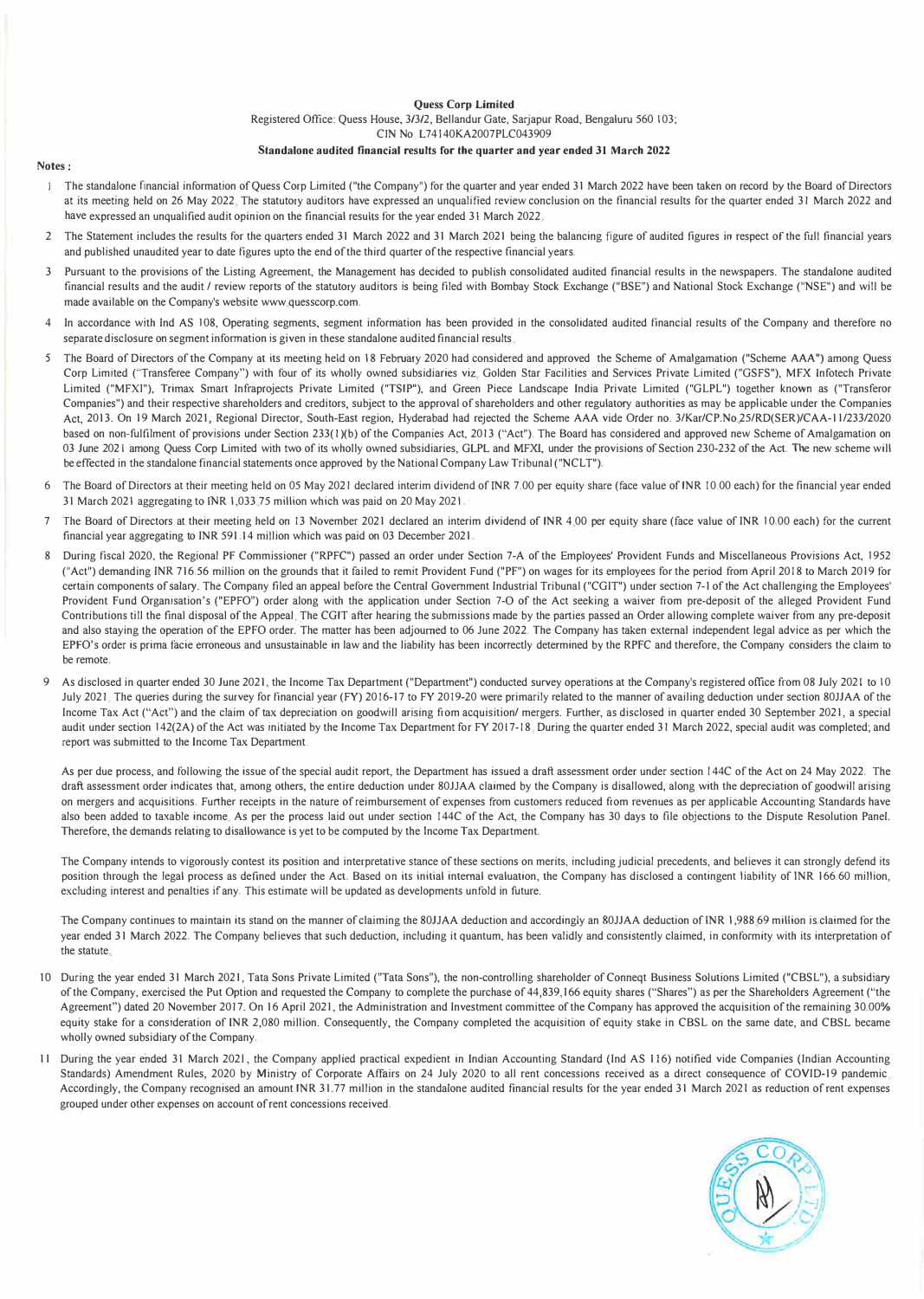12 a) During the year ended 31 March 2021, the Company reassessed the recoverable value of investment made in Heptagon Technologies Private Limited ("HTPL"), an associate company and recognised an impairment of INR 112. 70 million, disclosed as exceptional item in the above results.

b) During the quarter ended 30 September 2021, the Company recognised an expense of JNR 479 81 million related to Goods and Service Tax (GST), based on a comprehensive internal review across its businesses, geographic locations and assessment years, including reconciliations with suppliers and vendors Due to the pandemic related disruptions, this review was finally concluded during the current year. Based on such review the Company has, on a prudent basis, identified certain ineligible credits arising from vendor reconciliations, clarifications and opinions related to input credits, delays by vendors in filing GST returns, etc. and fully reconciled the related expense which the Company believes is an exceptional item in the extraneous circumstances involved and in the context of paragraph 9,6 of the guidance note on Schedule III to the Companies Act, 2013 issued by the Institute of Chartered Accountants of India ("!CAI").

c) As at 31 March 2020, the Company had impaired INR 677 68 million of customer relationship related intangible assets from its acquisitions of IFM business after considering the then assessed impact of COVID-19 and uncertainties in future economic condition caused by the pandemic During the quarter ended 30 September 2021, the Company has recognised a reversal of impairment on these customer relationships aggregating to INR 477.61 million. This reversal stems from the management's demonstrable assessment of sustainable improved business performance of the !FM business at the operating profit level, which is in excess of the projections prepared for the purpose of previously recognising the impairment The presentation and classification of the reversal is consistent with that of the previously recognised impairment and therefore presented as exceptional item

13 During the year ended 31 March 2021, the Company had acquired additional 25 00% to their equity stake in Terrier Security Services (India) Private Limited ("TSSIPL") at a consideration of INR 645.00 million. Consequent to the additional 25.00% acquisition, the total shareholding in TSSIPL had increased from 49 00% to 74.00% and TSSIPL had become subsidiary of the Company. The additional purchase consideration of INR 645.00 million was settled by adjusting loans which was outstanding to be received from Heptagon Technologies Private Limited ("HTPL").

During the year ended 31 March 2022. Terrier Security Services (India) Private Limited ("TSSIPL") has allotted 150,000 optionally convertible redeemable preference shares ("OCRPS") having face value of INR 10.00 each by way of bonus issue to its shareholders in the ratio of l :0 30, out of which 39,000 OCRPS has been converted by the noncontrolling shareholders of TSSIPL into equity shares in the ratio of 1:10. As a result, the total shareholding of the Company in TSSIPL has been decreased from 74.00% to 41 57%,

OCRPS can be converted into equity shares by the Company at any point in time without any contractual restrictions and therefore considered as potential voting rights. Further, there has been no change in the composition in the Board of TSSIPL consequent to the change in shareholding. Therefore, TSSIPL continues to be a subsidiary of the Company

14 a) During the year ended 31 March 2022, the Company has made an additional investment in Stellarslog Technovation Private Limited for INR 80 million. Investment of INR 32 million was made in the quarter ended 30 September 2021 followed by a further investment of INR 48 Million during the quarter ended 31 December 2021 which resulted in a holding of 49% at 31 March 2022. Further, the Company has signed the First Addendum Agreement on 30 March 2022 with Stellarslog Technovation Private Limited under which the Company has agreed to make an additional investment of INR 38 40 millions.

b) During the quarter ended 31 March 2022, the Company converted Compulsorily Convertible Debentures ("CCDs") of Monster com (India) Private Limited into 3,104 equity shares amounting to INR 107.24 million. The Company also invested a further amount of INR 574.22 million in 7,216 equity shares through right issue at INR 79,576/- per share.

c) During the quarter ended 31 December 2021, the Company has entered into Share Subscription agreement for investment in Monster.com (India) Private Limited (Monster India) (a wholly owned subsidiary of the Company) by Meridian Investments and Volrado Venture Partners Fund II (collectively, Investors) along with the Company.

The funds raised will be utilised towards enhanced investments on Product Development and Marketing in India, South East Asia and Middle East markets. Investment amount is INR l, 125 million, with an option to extend the investment up to INR 1,375 million, at a floor pre-money valuation of JNR 6,000 million as follows:

- INR 625 million by the Investors as compulsory convertible preference shares (CCPS), which was received by Monster India on 24 January 2022 Post investment of INR 625 million by the Investors, the Investors are expected to hold 9.43% shareholding in Monster India on a fully diluted basis, Remaining shares of Monster India will be held by the Company and employees under employee stock options plan.

- INR 500 million split as, INR 125 million by the Investors and INR 375 million by the Company, as compulsory convertible debentures (CCD). The funding of INR 500 million may be drawn by the management of Monster India as per the business plan approved by the Board. CCD shall be converted to CCPS at a valuation of 25% discount to the valuation of next round of funding subject to the floor valuation of INR 6,000 million and cap valuation of INR 7,500 million.

- The Investors has an option to subscribe to additional CCPS up to INR 375 million, within 4 months from the closing of investment in CCPS by the Investors If the Investors subscribes to additional CCPS of INR 375 million then the obligation of the Investors to subscribe to the above CCD of INR 125 million falls away.

Further, reorganisation within the Monster group subsequent to 31 December 2021 has resulted in Monster India becoming the parent company of Monster com.SG Pte Ltd, Monster.com.HK Ltd and Agensi Pekerjaan Monster Malaysia Sdn Bhd

d) During the year ended 31 March 2022, the Company adjusted loans which was outstanding to be received from Heptagon Technologies Private Limited ("HTPL") into 1,902 equity shares amounting to INR 30.00 million. The Company has also invested a further amount of INR 100.00 million in 6,342 equity shares at INR 15,768/- per share, which resulted in a holding of 60 67% at 31 March 2022 Consequently, HTPL has become subsidiary of the Company.

e) During the year ended 31 March 2022, the Company has transferred its digital business undertaking comprising of "Qjobs" (Marketplace platform for blue collar and frontline workers), "Worq" (Blue Collar Workforce Management Tool) and "Dash" (Employee Benefits and Engagement Platform) as a going concern on a slump sale basis to Billion Careers Private Limited ("BCPL"), a wholly-owned subsidiary of the Company, for a lumpsum cash consideration of INR 50.39 million.

- 15 The Finance Act, 2021 has introduced an amendment to section 32 of the Income Tax Act, I 961, whereby goodwill of a business will not be considered as a depreciable asset and depreciation on goodwill will not be allowed as deductible expenditure effective 01 April 2020. Consequently, the Company recorded a deferred tax expense of INR 519.61 million being the difference between the book base and tax base of goodwill on 31 March 2021. The deferred tax mainly relates to goodwill arising out of the acquisition of Manipal business in 2016,
- 16 The Code on Social Security, 2020 ("Code") relating to employee benefits during employment and post-employment benefits received Presidential assent in September 2020. The Code has been published in the Gazette of India. However, the date on which the Code will come into effect has not been notified. The Company will assess the impact of the Code when it comes into effect and will record any related impact in the period the Code becomes effective